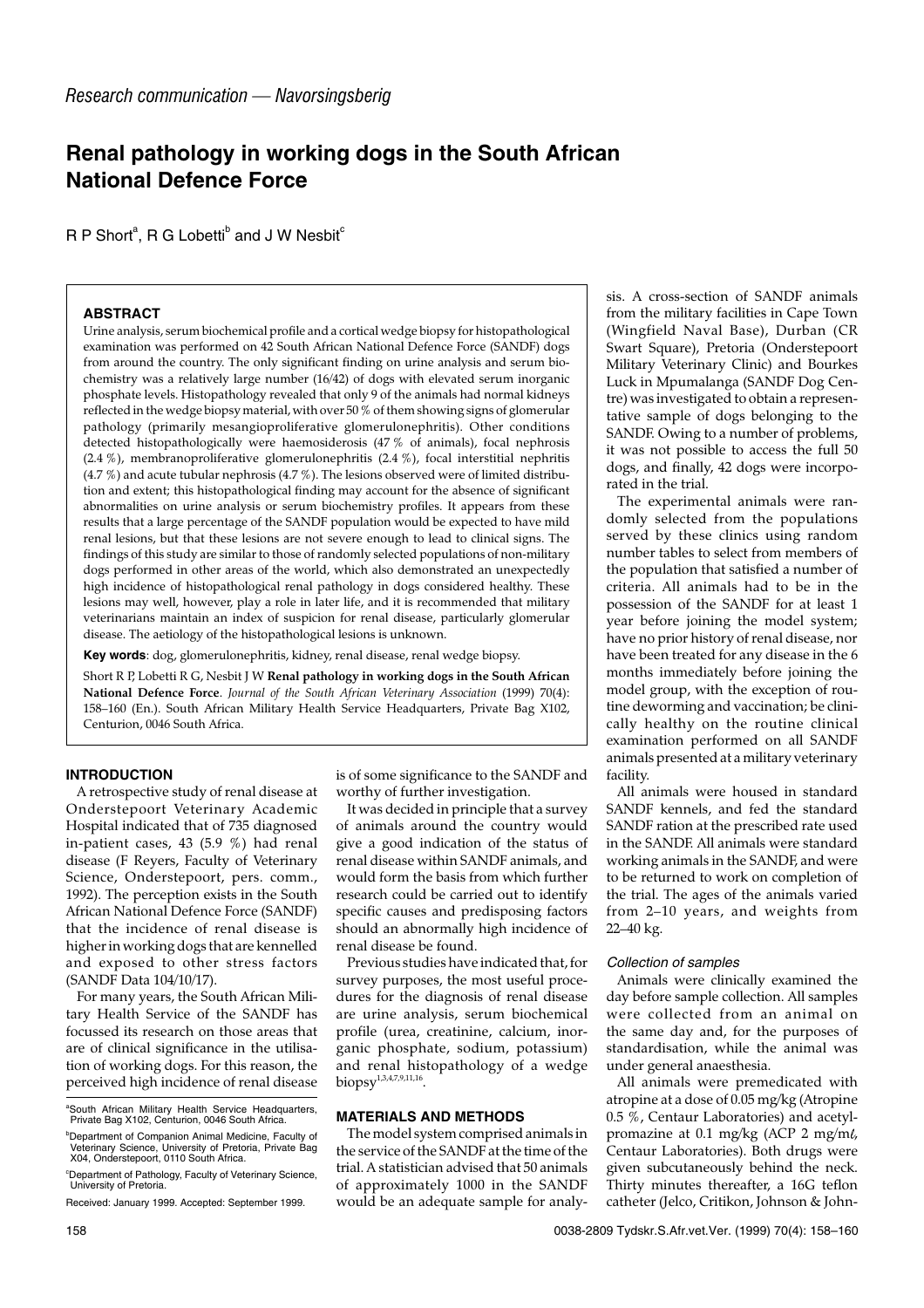son) was placed in the cephalic vein, and anaesthesia induced with thiopentone (Intraval, Rhône Poulenc Animal Health) at a dose of 15–25 mg/kg to effect. Animals were then immediately intubated, and placed on maintenance anaesthesia with a mixture of 2 % halothane (Fluothane, ICI South Africa) in oxygen.

Immediately following anaesthesia, a blood sample was collected from a jugular vein into an evacuated, sterile tube with no anticoagulant, for later analysis. After clotting for 1 hour, the blood was centrifuged and the serum separated and refrigerated for later processing. The serum was used to determine urea, creatinine, calcium, sodium, potassium and serum inorganic phosphate levels.

Urine was collected from each animal into a sterile  $20$ -m $\ell$  syringe by cystocentesis. This sample was immediately examined organoleptically, by dipstick (Labstix, Bayer Diagnostics), and, after centrifugation and staining with Sternheimer Malbin stain (Sternheimer Malbin, Kyron Laboratories), the sediment was examined by light microscopy. Dried sediment smears were stained with Cam's Quick (Cam's Quick-Stain, C A Milsch) and examined later.

Once the serum and urine samples had been collected, a polyelectrolyte infusion (Plasmalyte B, Sabax Ltd) was started at 60  $m/\text{kg}$  per 24 hr and maintained for the duration of surgery and post-anaesthetic recovery. Fluid therapy was instituted to minimise the development of intra- and post-operative hypotension.

After fluid connection, a thin wedge, cortex biopsy of the left kidney was taken from each animal, using a flank incision<sup>5,10</sup>. The renal biopsy was taken using a standard keyhole technique. The biopsy was taken from the left kidney, as it lies further caudally than the right kidney and is thus more accessible. Following induction of anaesthesia, the animal was placed in right lateral recumbency, and the paralumbar fossa area (approximately  $10 \times 10$  cm) was surgically prepared. A skin incision using a number 10 scalpel blade was made caudal and parallel to the last rib and ventral to the lumbar muscles. The subcutaneous tissues, muscles and fascia were bluntly dissected, using scissors. Retraction of the muscles around the incision allowed visualisation of the caudal pole of the left kidney, which could then be brought up to the incision. A thin wedge biopsy of the cortex (approximately  $10 \times 5$  mm) was taken, using a number 15 scalpel blade. The renal section was placed in 10 % buffered formalin. The renal parenchyma and capsule were sutured with a simple continuous suture pattern using 4/0 catgut (Johnson and

Table 1: **Summarised histopathological findings in 42 dogs.**

|                                             | <b>Number of dogs</b> | %     |
|---------------------------------------------|-----------------------|-------|
| Haemosiderosis 1+                           | 15                    | 35.7  |
| Haemosiderosis 2+                           | 5                     | 11.9  |
| Total                                       | 20                    | 47.6  |
| Mesangioproliferative glomerulonephritis 1+ | 19                    | 45.22 |
| Mesangioproliferative glomerulonephritis 2+ | 3                     | 11.9  |
| Total                                       | 22                    | 52.36 |
| Normal                                      | 9                     | 21.42 |
| Focal hydropic/lipid nephrosis              |                       | 2.4   |
| Membranoproliferative glomerulonephritis    |                       | 2.4   |
| Focal interstitial nephritis                | 2                     | 4.7   |
| Hypertensive vasculopathy                   | 4                     | 9.5   |
| Hydropic degeneration                       |                       | 2.4   |
| Acute tubular necrosis                      | 2                     | 4.7   |

Johnson), while the incised edges of the kidney were apposed with digital pressure. Each muscle layer was sutured closed using a simple interrupted pattern with 2/0 nylon (Johnson and Johnson), while the skin was closed in a simple interrupted pattern with 3/0 nylon.

On completion of surgery, a bandage with pressure pad was placed over the surgical site to prevent bleeding. This bandage was removed 24 hours after surgery. All dogs returned to work within 7 to 14 days of the procedure, depending on the requirements of the unit at that time. No post-operative complications were experienced.

After fixation, histopathological samples of wedge biopsies were routinely processed and stained with haematoxylin and eosin.

## **RESULTS**

No significant abnormalities were found on urine analysis, and the only significant abnormality revealed by serum biochemistry concerned the levels of serum inorganic phosphate (SIP). Twenty-five dogs had SIP determinations within the normal reference range, 1 animal had an SIP lower than the normal lower limit (0.78 *vs* a normal lower limit of 0.9), and 16 had elevated SIP levels, the highest being 2.59 (normal upper limit 1.6). The reason for the large number of elevated levels is unclear at present. If these increases were caused by decreased glomerular filtration rates due to withholding water prior to surgery, a rise in urea and/or creatinine would have been expected. It is possible that the elevation was due to delay in sampling and/or dietary factors.

Summarised histopathological findings are presented Table 1 and Fig. 1. Of the 42 animals included in this survey, histopathological examination revealed only 9 (21.42 %) to have no kidney lesions. All the other animals showed some degree of renal pathology, although in many cases the changes were insignificant.

#### **Statistical analysis**

The Pearson product-moment coefficient was used to measure the degree or strength of relationship between variables. No correlations were found



Fig. 1: **Summarised abnormal histopathology.**